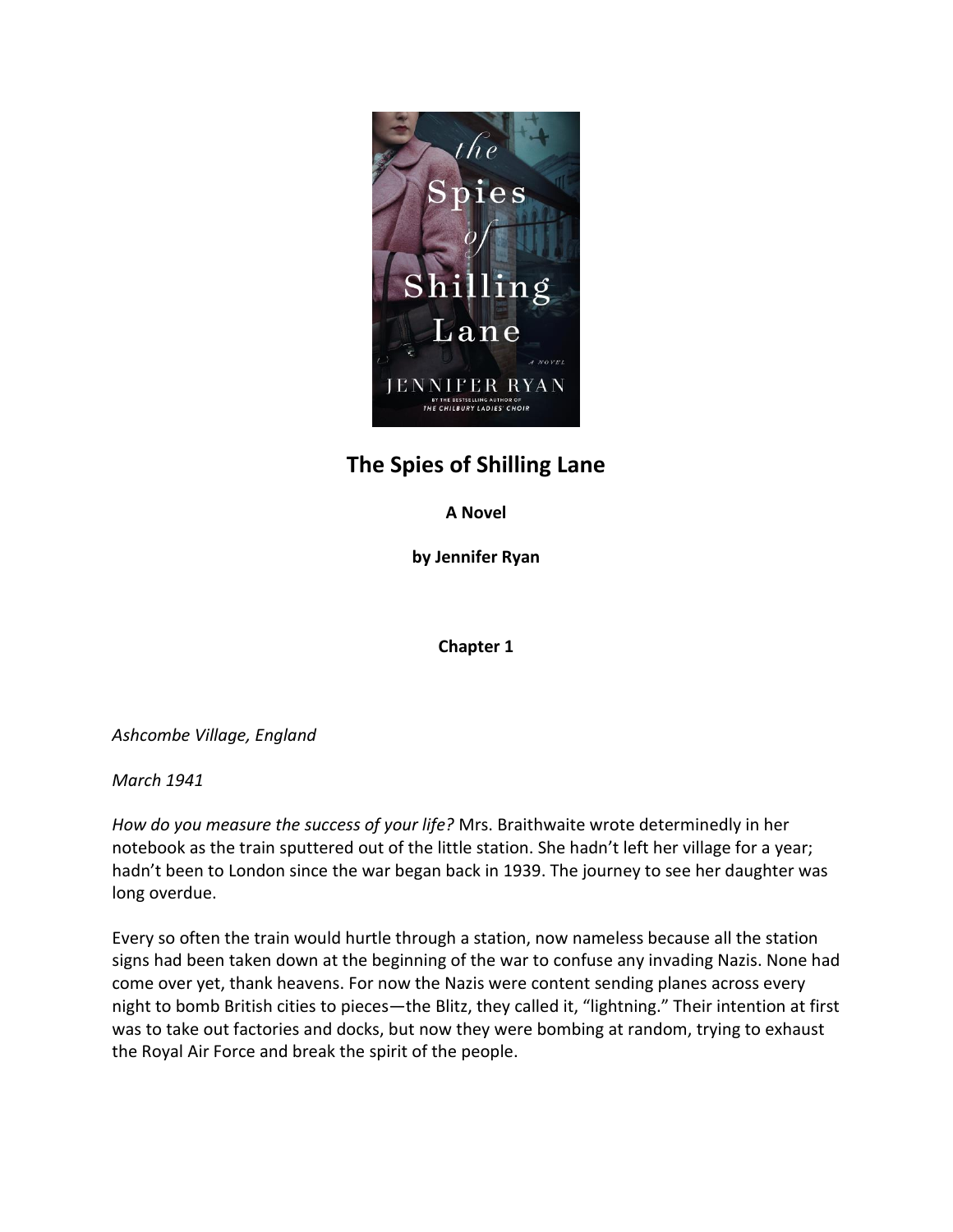Mrs. Braithwaite muttered to herself. "Well, my spirit has well and truly been broken, but *not* by the Nazis."

The previous morning, Mrs. Metcalf and the village matrons had demoted her from her rightful position as head of the local Women's Voluntary Service.

"It was a joint decision," Mrs. Metcalf had said two ladies on either side of her. She had placed herself at the center of a folding table in the village hall while Mrs. Braithwaite was required to stand before them. "You have been in the top WVS position since the war began, and now we feel that it's time to pass the baton to a more," she paused, thinking of the right word, "a more thoughtful and considerate leader." Naturally, she meant herself.

Mrs. Braithwaite had a sturdy frame, which she felt gave her lack of height more gusto. Her short hair was still a rich brown despite her fifty years, her face large and uncompromisingly oblong, her mouth drawn effortlessly into a frown. She narrowed her eyes at her old neighbor and so-called friend. "I've put my all into this group and *this* is how I'm repaid?"

"The truth is, we're fed up with you bossing everyone around," Patience Metcalf stated with far less subtlety than her mother. A twenty-two-year-old who had married well and stayed in the village, Patience was the opposite of her own Betty, who had vanished off to London at the first whiff of war. Mrs. Metcalf's children—both Patience and her son, Anthony—were practically perfect, according to their mother. Anthony was an exceptionally bright student at university, while Patience had already produced three children, much to Mrs. Metcalf's pride and Mrs. Braithwaite's infuriation; why did Betty have to be so bookish?

Patience glanced sideways toward the other ladies and added, "And with the end of your marriage, we wondered if there was a more reputable leader—"

"So that's what this is about!" Mrs. Braithwaite roared. "Am I an embarrassment to you all because I'm divorced?"

A sharp intake of breath echoed around the hall. Divorce was rare in these parts. It was a word that quickly conjured up ideas of carelessness, loss of control, depravity.

Mrs. Metcalf raised a condescending eyebrow. "Now, let's not get beyond ourselves. It's not only to do with that. It's also because of the events on Saturday evening."

Mrs. Braithwaite felt blood rush to her face. The events alluded to had occurred around dinnertime, when Mrs. Metcalf, in the midst of entertaining Lady Worthing, the ceremonial head of the WVS, had spotted Mrs. Braithwaite's podgy, pale face in her dining room terrace window. Excusing herself politely, Mrs. Metcalf opened the French doors and looked out into the cool night air. There hadn't been any sign of Mrs. Braithwaite, only a stubby shadow behind a potted ornamental bush.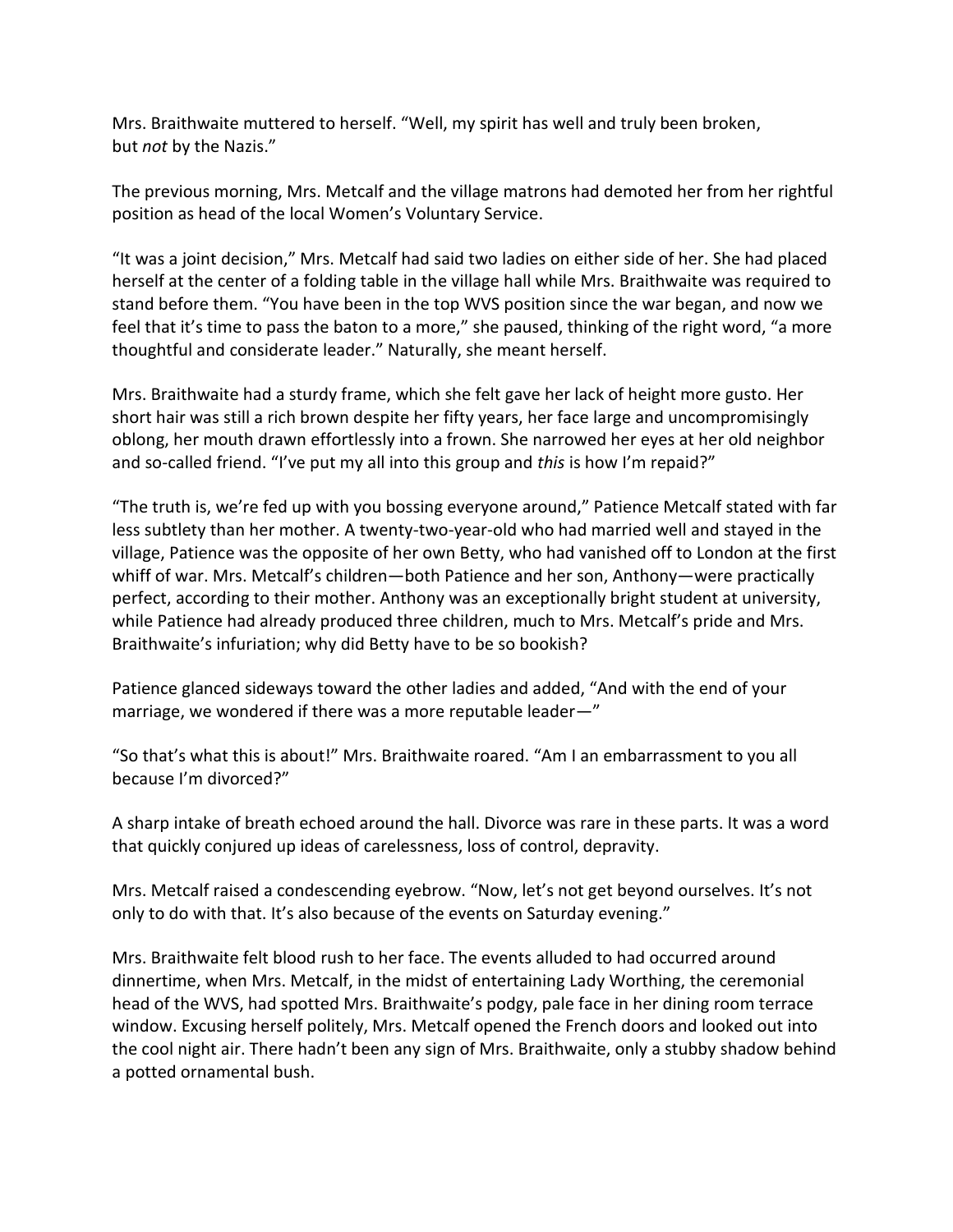"I know you're there," Mrs. Metcalf called, and eventually Mrs. Braithwaite had no choice but to come out. It was a mistake to pretend she'd been looking for a lost brooch; they both knew that she was spying. She'd suspected Mrs. Metcalf's butler of stealing the pig that was missing from a local farm, and she was now waiting in full expectation of seeing a large pork joint—a victorious apple in its mouth—as the centerpiece of Mrs. Metcalf's table. The food rations had hit Mrs. Braithwaite especially hard, with her love for roast beef, pork, and puddings. When she'd heard about the missing pig, her love of mysteries had got the better of her: she'd become intent on uncovering its whereabouts.

"I was helping the police with an important investigation," she explained to the committee, adopting the self-righteous air of one doing a service for the community.

"You were trespassing on private property." Mrs. Metcalf sniffed victoriously.

"But the pig is not a WVS matter. You can hardly expect me to stand down under such circumstances."

"You will have to let the committee decide that," Mrs. Metcalf said. "Until then this meeting is adjourned."

The ladies stood, discussing the matter between themselves, while Mrs. Metcalf came forward to have a quiet word with Mrs. Braithwaite.

"I would also like to remind you that I know about that little matter you've kept hidden all these years." Mrs. Metcalf gave the smug smile of one who knows a secret and acknowledges its power. "I think your daughter, Betty, would be very keen to hear what you've been keeping from her."

Mrs. Braithwaite expelled a great snort of breath. She loathed the fact that Mrs. Metcalf knew the one thing she dreaded leaking out. Goodness knows what effect it would have on her reputation, not to mention how it would affect Betty. Mrs. Braithwaite had tried over the years to forget about it, to sweep it under the rug. But Mrs. Metcalf always reminded her, like a ghoul from the past wagging a condemning finger, always ready to seal her doom.

She noticed Mrs. Metcalf's son Anthony moving some chairs at the back of the hall, hiding a smirk. He was a slim, ferret-like young man who was a little older than Betty; they'd been great friends, getting the bus to the grammar school in town every day. Occasionally he would visit from university, and yesterday, annoyingly, had been one of those days.

## *Had Mrs. Metcalf already told him her secret? Would he tell Betty?*

Furious, Mrs. Braithwaite snapped, "You can't get away with this! You've been after the top position for months, and now you're forcing me out—"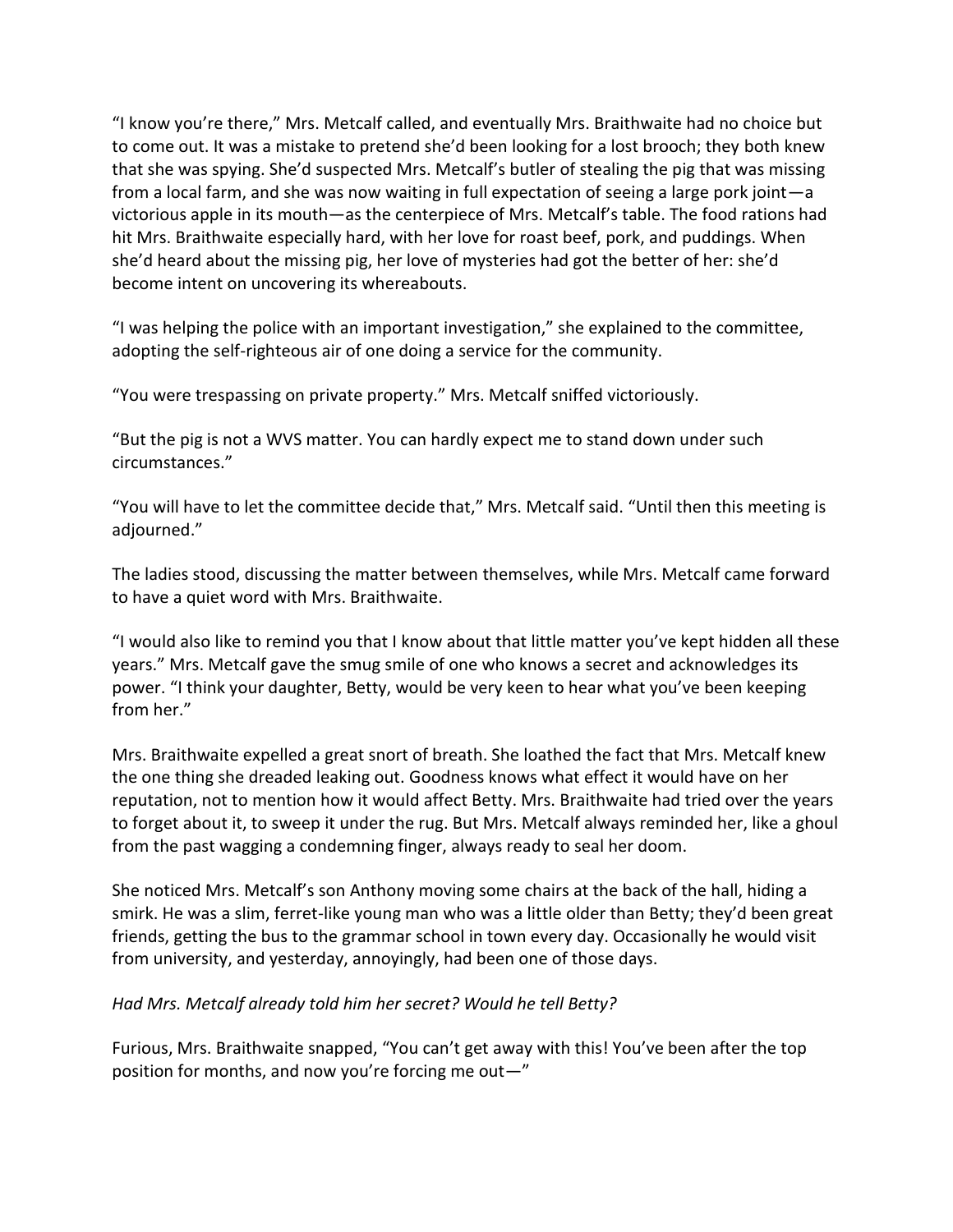"Not forcing you out, exactly" Mrs. Metcalf interrupted. "You are still welcome to help out with the other village ladies."

Mrs. Braithwaite contained a howling bellow, the sound sticking in her throat like an unerupted missile. The WVS was all she'd had since Dickie left. Without her ladies to lead, she would have no one. But it would be impossible for her to attend the group as a normal volunteer, not the group leader. She had noble blood in her veins, after all, even if she lived in a small house these days. She could never lower herself.

Regaining her composure, she brought herself up to attention. "If you don't want me here, I'll find other people who will appreciate my energies."

With that she threw Mrs. Metcalf a final look of disdain and stormed out, her proud exit sabotaged by a pile of folding chairs lying against the door, which clattered to the floor, pulling Mrs. Braithwaite down with them. After sprawling around like an upended beetle, she scrambled to her feet, straightened herself, and marched through the door with as much dignity as she could muster. Mrs. Braithwaite remained in her sitting room for the rest of the day. As the setting sun cast a golden glow onto her chintz sofa, she realized that drastic measures were needed. With her husband gone, her village peers tossing her aside, and Mrs. Metcalf threatening to expose her secret, there was nothing else for it. She had to go and see the person who still mattered in all of this.

She needed to see Betty.

She needed to tell her everything.

Otherwise, every time Mrs. Metcalf needed more power, she would remind Mrs. Braithwaite about what she knew; that she could drop it over the small community like her very own incendiary bomb. She couldn't let Betty hear about it from Mrs. Metcalf or Anthony.

Betty, who was now almost twenty-one, had sent her five letters since she'd been in London, and as she sat in the train to London, Mrs. Braithwaite pulled them out of her sturdy brown handbag and flicked through them. The first was short, letting her mother know she was living in a boarding house in Bloomsbury. The next had a new address: Three Shilling Lane, Wandsworth, sharing a house with two girls. The other letters were also concise, telling her about lunchtime concerts with girlfriends, a play she'd seen at the theater—"a murder mystery, you'd have loved it, Mum!"—and a marvelous new film, *Gone with the Wind*. She seemed to be incredibly busy, enjoying her job, and keeping herself safe from the bombs.

The train began to slow. Outside, the fields turned to houses, then to the back gardens of the suburbs, many growing vegetables for eating, some with chickens or rabbit hutches, one with a couple arguing on a terrace. Mrs. Braithwaite speculated as to whether they were having an affair, her forehead wrinkling in abhorrence. She had been born in the age of Queen Victoria, when sex wasn't discussed, let alone performed with people other than one's husband. In fact,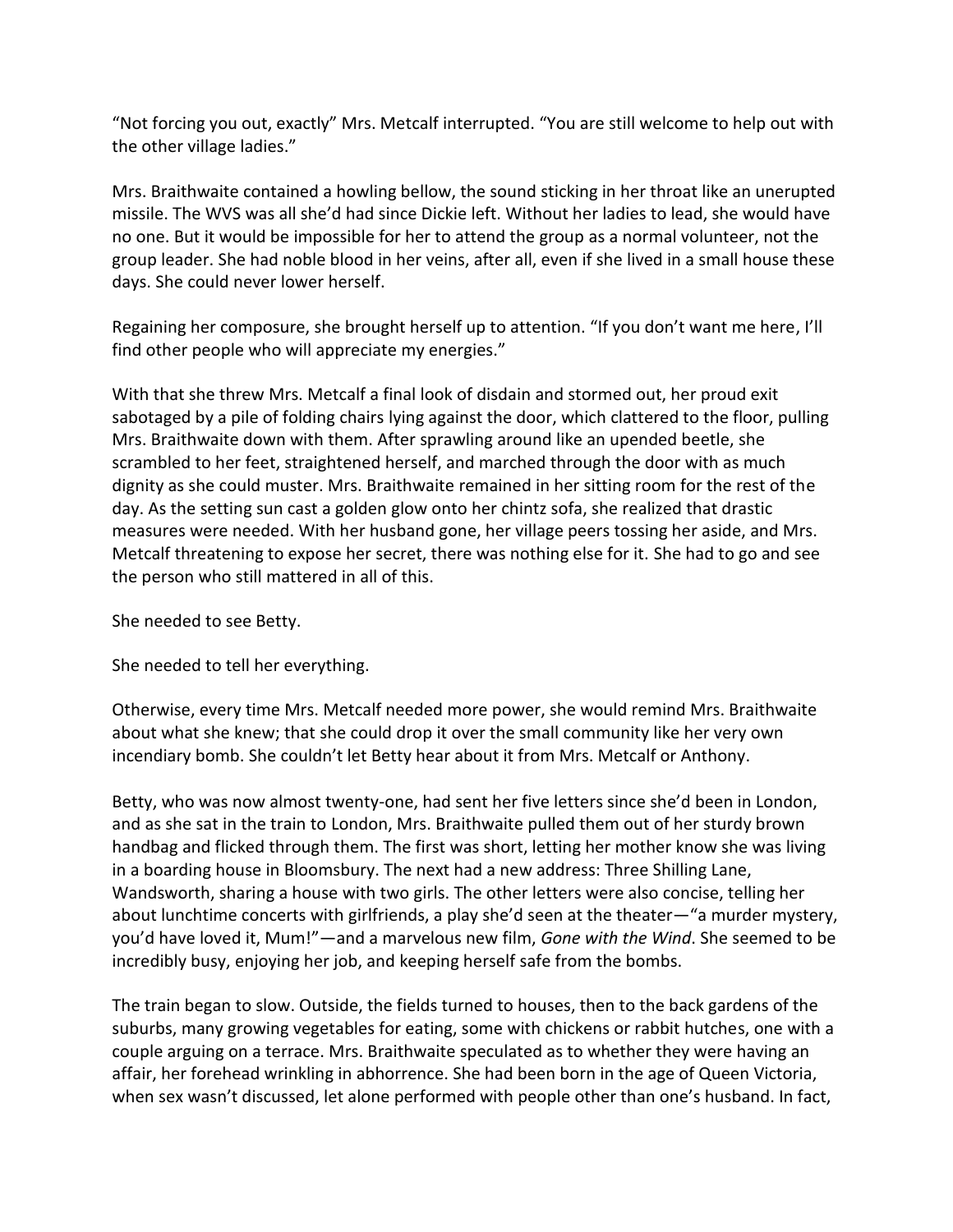Mrs. Braithwaite had been rather horrified to discover after marriage the kind of bestial activity that was expected of her, although she mused that the Queen herself must have done it at some point. She'd had nine children, after all.

She scowled at the occupants of the carriage as if expecting them to concur with her private grievances, which caused the old man beside her to shift to a farther seat in a bit of panic, catching the sympathetic eye of another passenger as he did so.

Mrs. Braithwaite's trusty notebook lay open on her lap. It was usually reserved for WVS memoranda, notes, and the taking down of people's names when their knitting was below par or they'd missed a meeting.

Today, however, she had more important matters to consider, and her mind returned to her question. *How do you measure the success of your life?*

She jotted down the things that came to mind first:

*Social standing. Reputation. How the world sees you.*

These had been Mrs. Braithwaite's guiding principles. She had been taught that her birthright bestowed upon her an innately higher status than the other women in the village. "Blue blood," her dearly departed Aunt Augusta had instructed, "is running through our veins." One need only look at that matron, with her strict rules and stiff upper lip, to recognize a member of the upper crust. The daughter of an earl, Aunt Augusta had made sure that her straitened circumstances were never confused with a lowering of standards. Mrs. Braithwaite had been brought up in the certain belief that the pair of them were more worthy than just about everyone else.

But as the vile memory of the previous day's humiliation came hideously to mind, tiny strands of doubt began to worm into Mrs. Braithwaite's mind.

Outside the train, the buildings began crowding in, and grimy with dust and ashes, some broken apart by the bombs. Busy streets flashed by with pedestrians scuttling among the buses, trams, and cars. The noise and smell of smoke and fumes seeped into the compartment, jarring and suffocating. The train began to slow down to a trot and then to a walk as it went over the great gray River Thames before heaving to a halt in Victoria Station.

Mrs. Braithwaite had forgotten that you had to stand by the door if you wanted to be first off the train, so she had to barge past the old man and some younger women, swatting them out of the way with her handbag.

"What's the hurry, love?" said one of the young women, letting out a jeering titter.

Mrs. Braithwaite swung determinedly back at her. "I have a daughter to find."